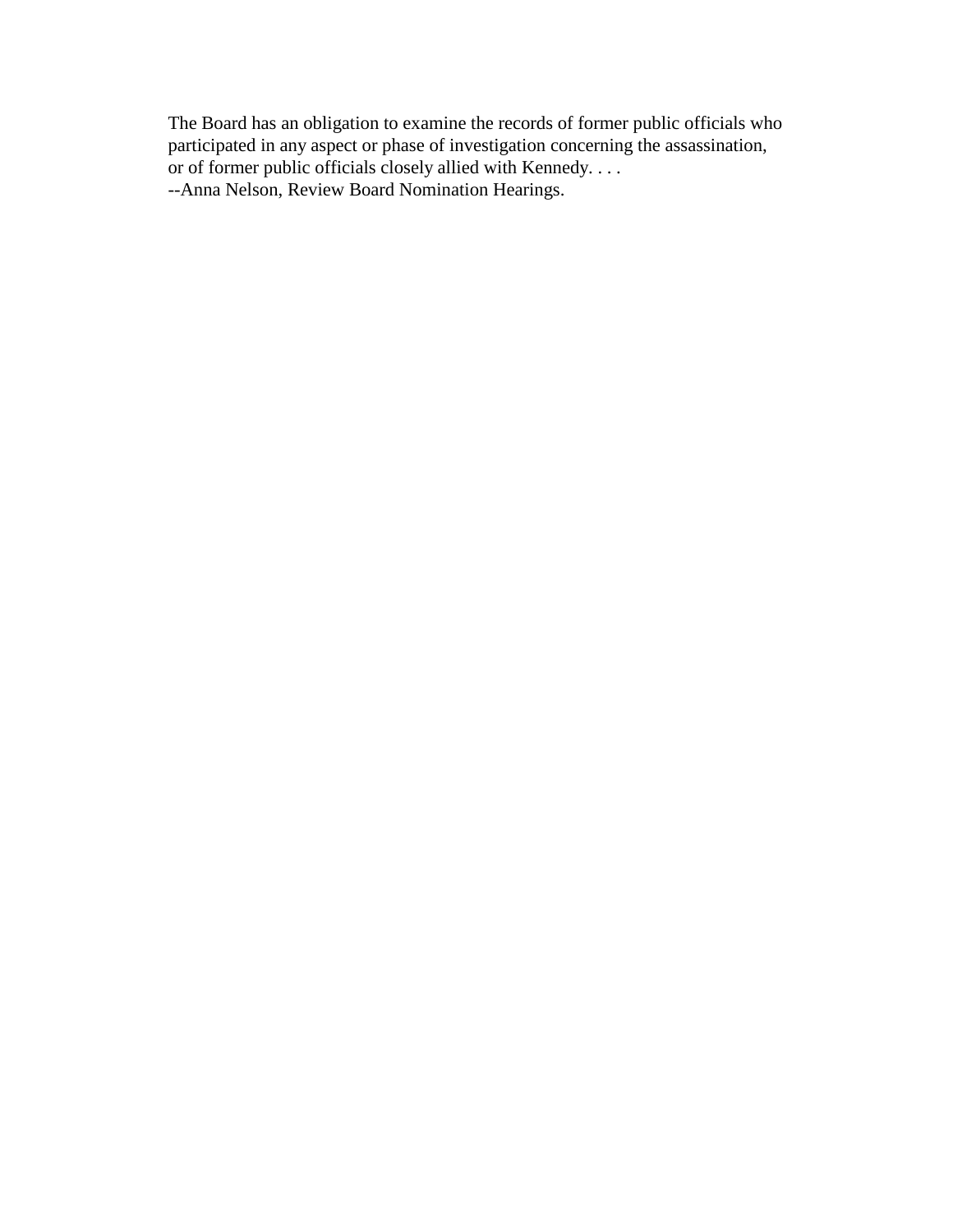I believe the major issues include, first, how will agencies and others who hold records define the universe of, quote, "relevant" Kennedy assassination materials. It is important to be able to go beyond the frame of reference of previous inquiries of Commissions and Committees, but the question must be asked, where will the search for documents end. In other words, what is relevant? --Senator Glenn, Hearings on JFK Act

One involves setting the boundaries of, quote, "assassination material." The joint resolution defines the term "assassination material" as "a record that relates in any manner or degree to the assassination of President John F. Kennedy." Given the wide ranges of theories that have developed as to who killed President Kennedy and why, many types of records arguably relate in some way to the assassination. What records regarding, for example, Cuba, Vietnam, and organized crime should be covered? This matter requires careful consideration. --Senator Boren, Hearings on JFK Act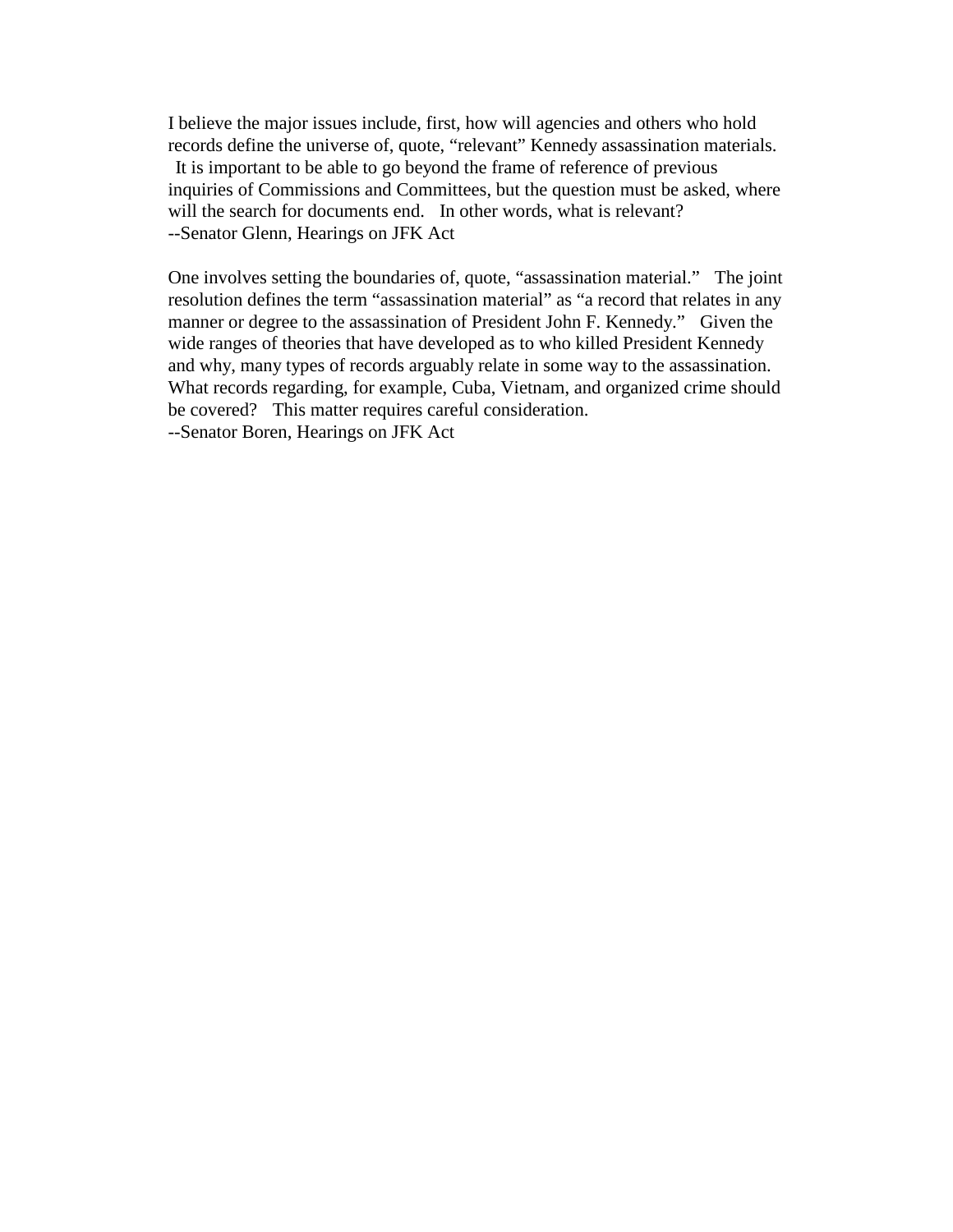## **Bob Quotes for the Final Report:**

### Experts' Conference, April 14, 1998

Aftergood: "Every success of the Review Board demonstrates the failure of the system as a whole."

Halpern: "A structure like the Board may be useful for records less than 25 years old."

Garrow: "The real question about the impact of the Board: How much impact has the Board had on the way the agencies behave?"

Leary: "It is exceedingly optimistic to presume that the agencies will apply actions of this Board. It is not likely to have modified behavior."

Roan: "No crossover between JFK Act review and FOIA."

Martain: "The (JFK) Act has some answers to the question what is a secret."

Garfinkle: "Need to separate sources from methods. Could be the most lasting effect of this Board."

Martain: "Write specifically about the objections made by national security agencies and the problem of having an independent Board with the authority to declassify. Some here consider this a constitutional problem. Separation of powers is not effected. In fact it advanced the balance of power."

#### Board meeting quote:

Henry Graff, reacting to one of the many protracted debates on records: "This is not Magna Charta."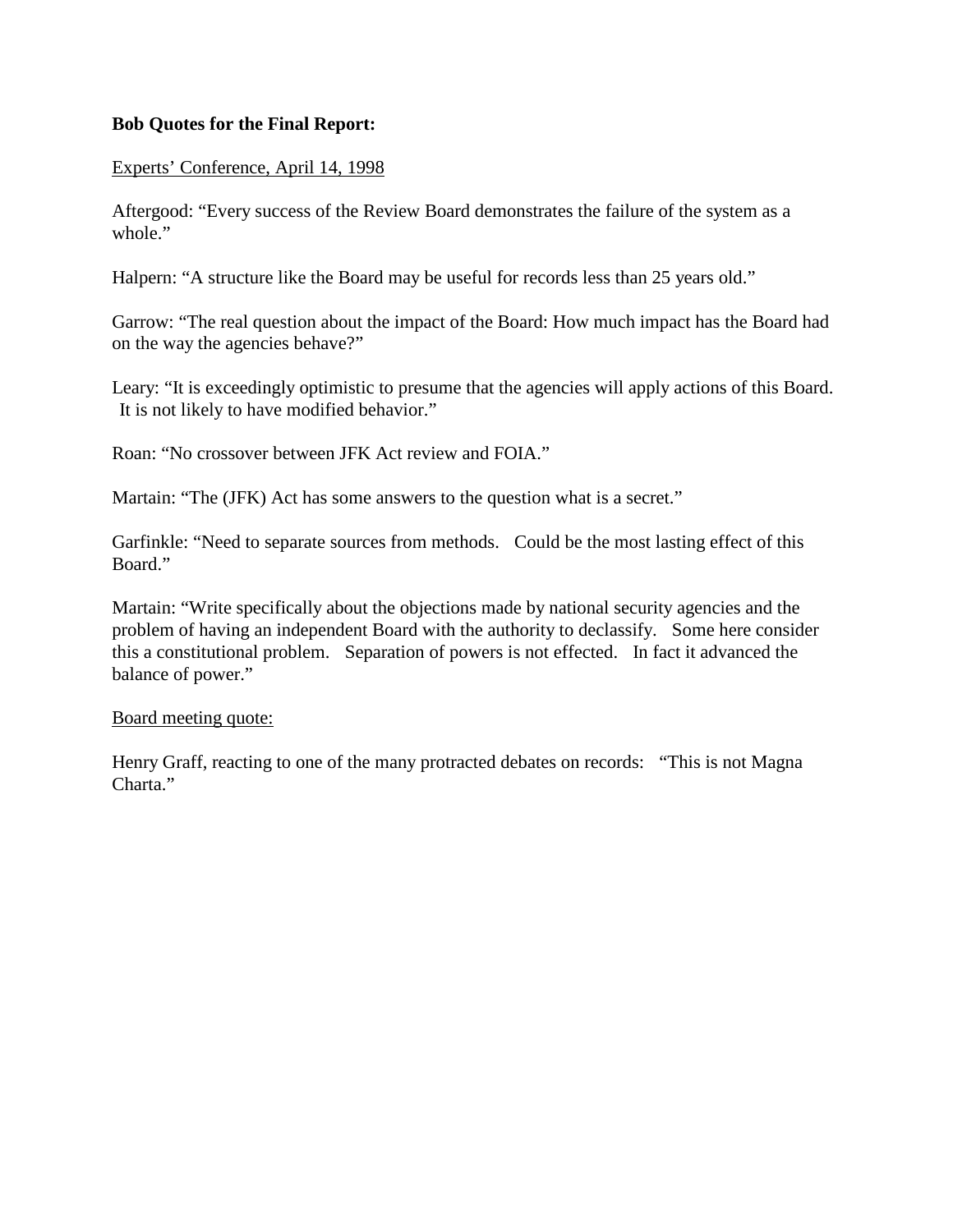Irene

## **Suggested Quotes for Final Report** by Irene Marr

(Some of these are rather humorous, but they might lose something out of context)

## **1. Russ Holmes**

(The Russ Holmes Collection, chock-full of really explicit assassination records, was initially not considered an assassination record by the CIA. Review Board staff interviewed Mr. Holmes several times in December 1996. These quotes are from those meetings.)

Russ Holmes: "At the time of the HSCA investigation, [I] was the most knowledgeable on JFK, but not everybody saw it that way. For example, when Gates went before the Senate on the release of records, [I] was not consulted, but caught a mistake in his report."

Holmes Collection was created mainly in response to FOIA requests on the assassination " I tried to put some order to it. There were inconsistencies in the sanitized versions."

(this is where it starts to get humorous)

Holmes "Believed he had everything, did not suspect missing records, [but] never was involved in going to individual components of the Agency to get records."

"CIA was not interested in Lee Harvey Oswald as an operational target."

Jeremy Gunn asked Russ Holmes about any Agency contact with Lee Harvey Oswald in Moscow and allegations that James Angleton ran agents in the Soviet Union. Russ Holmes responded: "I have no knowledge [of that], I don't believe it; I had no need to know."

Jeremy Gunn asked Russ Holmes, "How could we find out whether any CIA agents met Lee Harvey Oswald [in Moscow] even if it was innocuous?" Russ Holmes responded: "Ask the Agency." Jeremy Gunn: "How do we believe them?" Russ Holmes: "There is no reason for them to withhold."

# **SUGGESTED QUOTES FOR MEXICO CITY SURVEILLANCE SECTION**

Regarding the existence of photographs of LHO:

Russ Holmes: "After the assassination, when they went through all the photos, but they didn't know what they were looking for."

Jeremy Gunn: "What explanation is there for the surveillance logs being incomplete?" Russ Holmes: "It's not there."

## **SUGGEST FOR CUBA SECTION**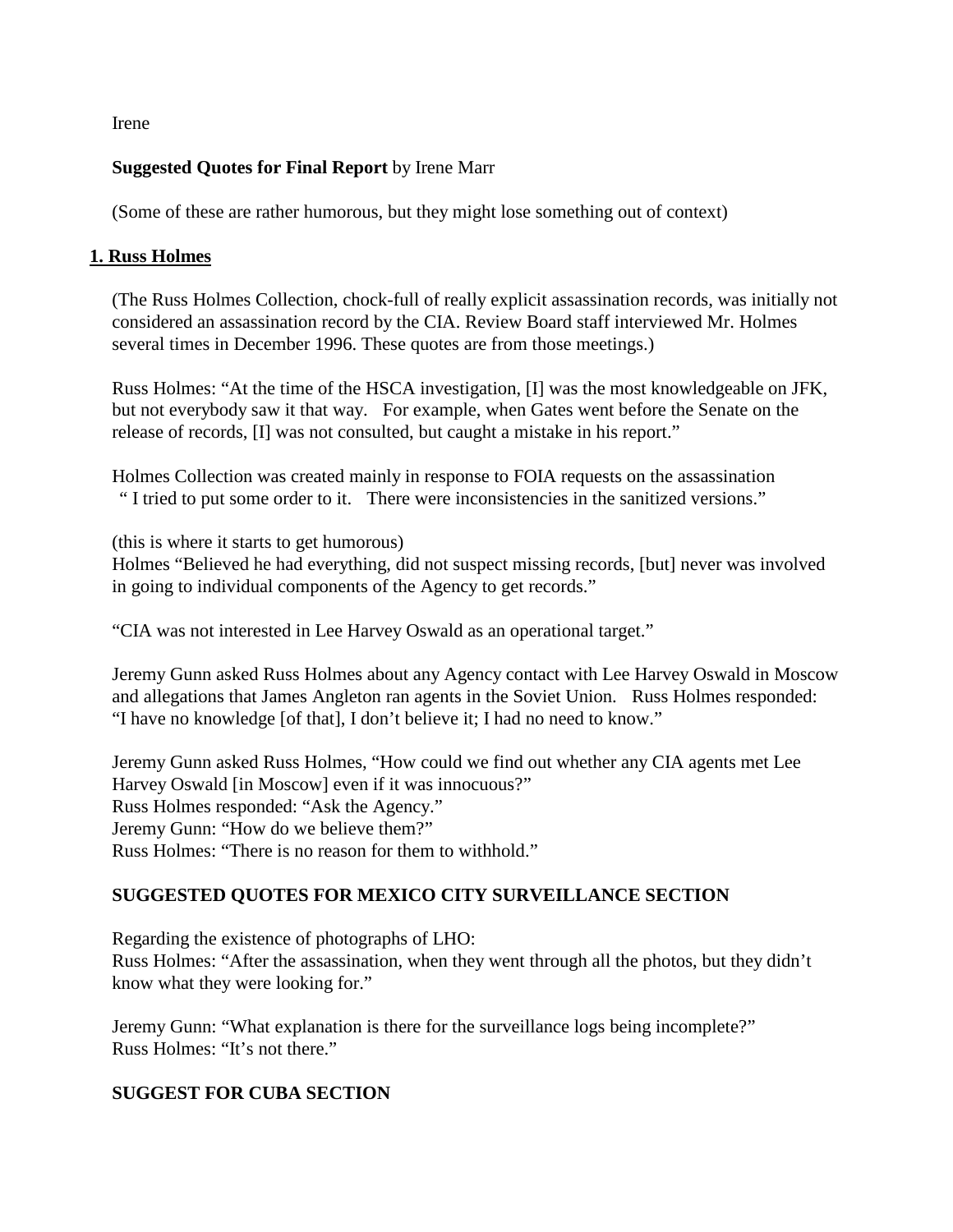Jeremy Gunn asked about records on the Castro assassination. Russ Holmes says of the CIA "We are pack rats; if its an official paper, it doesn't get destroyed."

### **2. Anne Goodpasture**

CIA officer assigned to Mexico City Station. Worked very closely with Win Scott, COS. Wrote first cable on Oswald. Deposed by ARRB December 1995.

### **SUGGEST FOR THE ANNE GOODPASTURE SECTION OF MEXICO CITY**

Jeremy Gunn asked Ms. Goodpasture if the station provided any information to CIA headquarters regarding Oswald's visit to Mexico.

**Anne Goodpasture stated that: "The Oswald visit was not, certainly to my knowledge, ever an operation, so it was just a flash in the pan, a product of something that happened. . ."** (i love this quote)

## **HSCA Investigators Dan Hardway, Ed Lopez and Gaeton Fonzi met with Review Board staff in October, 1996.**

According to Dan Hardway, at that time they had no real preparation to work with the CIA, they did not understand how intelligence agencies worked, the CIA "gave [us] nothing more than what was asked for."

According to Ed Lopez, every time they asked for a file, they had to write a letter, "there were no fishing expeditions."

Lopez and Hardway believed "Silvia Duran was pitched by the CIA; they probably pitched everyone there."

### **3. Peter Dale Scott Deep Politics II**

"There is nothing in this new evidence, still partly censored, to implicate these CIA elements in the Kennedy assassination. What is indicated rather is some embarrassing secret or series of secrets about Oswald or his CIA file, which would appear

### **SUGGEST FOR MEXICO CITY SURVEILLANCE SECTION**

**"[T]he CIA, with thorough photographic surveillance of both the Cuban and Soviet Embassies, had at least ten opportunities to photograph Oswald, yet CIA records at the time of the assassination allegedly did not contain a single photograph matching the man arrested in Dallas."**

"The newly declassified Lopez Report and CIA cables reveal that CIA translators who listened to the tape identified the caller as someone who had phoned the Embassy three days earlier and spoken "broken," indeed terrible, hardly recognizable Russian."